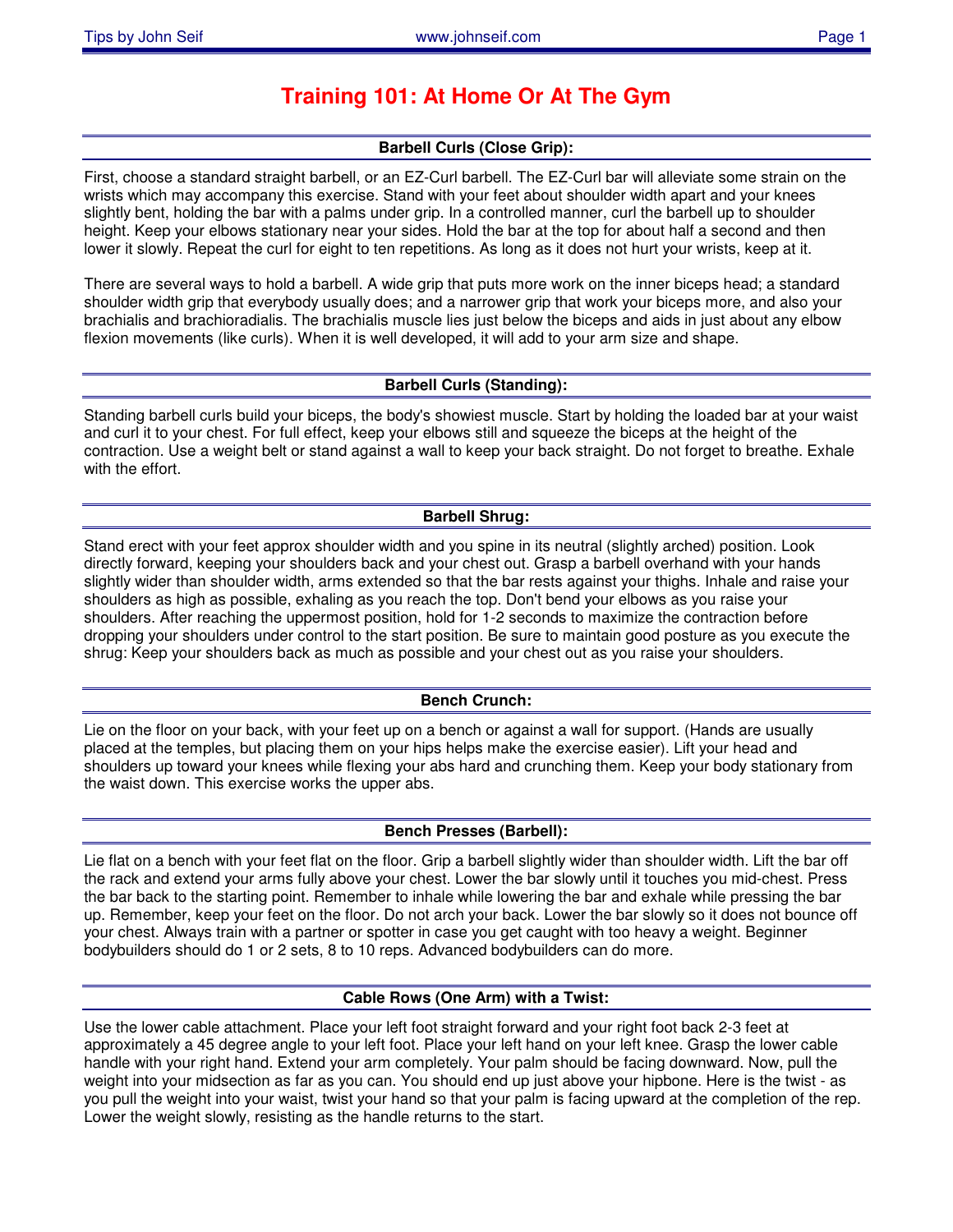# **Calf Raise (Standing):**

Stand on a calf-raise machine with your shoulders under the pads. Place the balls of your feet on the foot platform so that your heels are free to move through a full range of motion. Keep your toes pointed straight or slightly out to the sides. Straighten your legs completely and extend your body so that you feet, hips and shoulders are in alignment. Lower your heels at a moderate speed until you feel a strong stretch in your Achilles tendon and calf muscles. As you reach the bottom position, inhale slightly more than usual and hold your breath as you push off vigorously to rise as high as possible. Hold the top position for up to two seconds to ensure maximum muscle contraction. Relax slightly, lower your heels under control and exhale.

Don't pause in the bottom position unless you are trying to increase your ankle flexibility. Don't bend your knees. Don't bounce in the bottom position.

### **Calf Raise (Hack Machine):**

Adjust the shoulder pads on the hack machine to allow you to stand straight facing into the machine. Place the balls of your feet on the upper edge of the floor plate, approximately shoulder width apart. Lower your heels to full extension, stretching out your calves completely. Press the weight back up by contracting the calves as hard as possible. Flex hard and feel the muscle 'bite'. Lower the weight down to full extension and repeat.

# **Calf Raise (Leg Press):**

Sit in an incline leg press machine with your glutes and lower back in firm contact with the seat pads. Place the balls of your feet a comfortable width apart at the bottom edge of the resistance platform so that your heels are free to move. Keep your toes pointed straight or slight tilt out. Your legs should be straight of very slightly bent but never locked. Grip the machines side handles to stabilize your upper body after your release the platform. Inhale and hold your breath as you extend your feet at a slow to moderate rate of speed through an approximate 30-45 degree range of motion. Hold the fully extended position for 1-2 seconds to maximize the contraction. Exhale as your return under control till you feel a slight stretch in your calves. Pause momentarily and then repeat. To prevent your feet from slipping, wear shoes with good traction and be sure the surface of the resistance platform is not slippery. The balls of your feet should stay in firm contact at all times.

#### **Clean & Jerk:**

Stand over a barbell so that your heels are directly under it, feet shoulder width apart. Bend at your knees and waist to reach down and grasp it with an overhand grip, hands slightly wider than shoulder width apart. Keep your back arched as you push down through your heels to begin pulling the bar up. As the bar passes your torso, elevate your traps and bend your wrists back and move your elbows forward. Then press the bar explosively overhead to full extension, pushing off the balls of your feet so that your heels come off the floor slightly. Reverse the movement and repeat.

#### **Crunches:**

Your target zone is the Upper Abdominals. Lie on the floor – you can put your lower legs up on a bench if you prefer – with your knees bent and pointing to the ceiling. This position ensures that your lower back is flat against the floor. Place your hands behind your head and curl your upper torso forward, bringing your rib cage toward your pelvis until you feel a contraction in your abs. Pause for the contraction and slowly return to the starting position. Exhale on the contraction – this breathing advice applies to all abdominal exercises.

#### **Curls: Reverse Preacher Curls:**

Take a shoulder width overhand grip on a five foot straight bar. Lean over a preacher bench with the top edge of the pad under your armpits and your upper arms hanging down along the pad and slowly straighten your arms. Use forearm and upper arm strength to move the barbell in an arc from the starting position up to a point just beneath your chin. Lower it back to the starting position in a count of four. Inhale as you lower the weight and exhale as you raise it. This exercise helps to stress the forearm supinators, brachialis and biceps.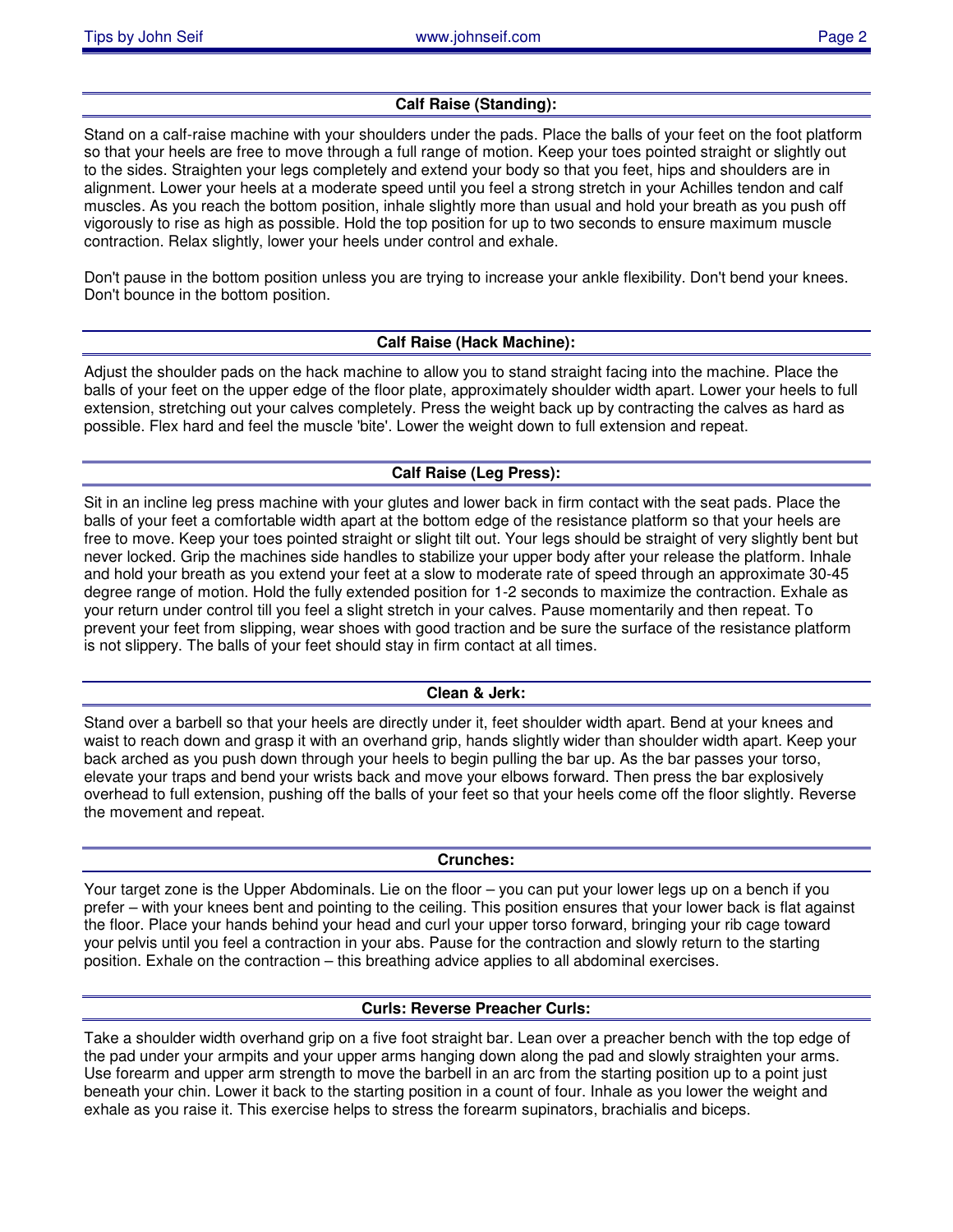### **Curls: Seated Dumbbell Curls:**

The basic purpose of the seated dumbbell curl is to build size and mass in the biceps muscles. Sit on a bench with a back support, arms extended down and a dumbbell in each hand. Start with your palms facing inward. Curl one arm (either one) towards your shoulder in an arc. While you are curling upward, your palm should twist so that it first faces out and then faces you at completion of the curl. During the motion, keep your upper arm and body as motionless as possible. There will be some movement, but avoid swinging the dumbbell up. Make the biceps work. Lower the weight slowly and repeat the movement with the other arm.

#### **Deadlifts:**

Deadlifts, when performed correctly are an incredible overall power exercise that involve more muscles than any other exercise you will come across. They also directly strengthen the lower back muscles .Train with control and form. Too much weight and improper form while performing the deadlift can cause the muscles in the lower back to shorten quickly, causing the ligaments to loosen and the muscles to take on 100% of the weight. This can result in severe pain and muscle spasm. Keep your back flat and straight, your head up and start the lift with your legs and glutes driving the bar up. Use your arms as hooks to hold the bar - do not lift with them. Exhale as you ascend with the weight. Keep your knees over your toes when you bend to grip the bar. Keep the bar as close to your body as possible throughout the lift for maximum strength.

### **Deadlifts: Romanian Style:**

This is a power tool of the Olympic weightlifters. It is the drill for huge hamstrings. Start by locking out a conventional deadlift with a lightweight. Use the 'clean', double overhand, palms toward the body, grip. Do not use a belt. Stand upright with a barbell in your hands and your body weight centered on your heels. Look up and inhale so you are staring at the ceiling. Arch your back tightly and slowly force your glutes as far back as possible. We lower the weight by pushing the butt back, not (as in stiff leg deadlifting) by standing erect and bending forward to lower the weight. This is the critical difference. The shoulders, more or less, stay over the ankles throughout the lift: the opposite of a stiff legged deadlift, in which the shoulders move forward, out over the toes. As you lower Romanian style, pull back with the hip floxors, the antagonistic muscles of the glutes and hamstrings.

As you are descending, your knees will unlock somewhat. Good! Be sure to keep your shins vertical throughout. Most of the movement will take place at the hip joint, some at the knee and none at the back! Keep jackknifing at the hips until you cannot get any more depth without losing your arch or bending your knees excessively. Stop and reverse to lockout. For most bodybuilders, this level will be no lower than the kneecap.

Keep the bar very close, both on the up and down; don't let it swing forward and rock you on your toes. Once you have reached the bottom position, reverse the movement by squeezing an imaginary coin with your glutes and digging your heels into the floor.

#### **Deadlifts: Stiff Legged:**

Place a barbell on the floor and stand behind it with your shins touching the bar. Bend over, take a shoulder width overgrip on the bar and stand erect. Your arms should be straight and at your sides, with the bar resting across your upper thighs. That is the starting position. Stiffen your legs, leaving just the slightest bend at the knees, and keep them that way throughout the set. slowly bend at the waist and lower the barbell until the plates touch the floor, then slowly stand erect again to return to the starting position. Exhale as you bend over and inhale as you return to the starting position.

For a variation on the basic exercise, you can perform stiff legged deadlifts with two dumbbells instead of a barbell.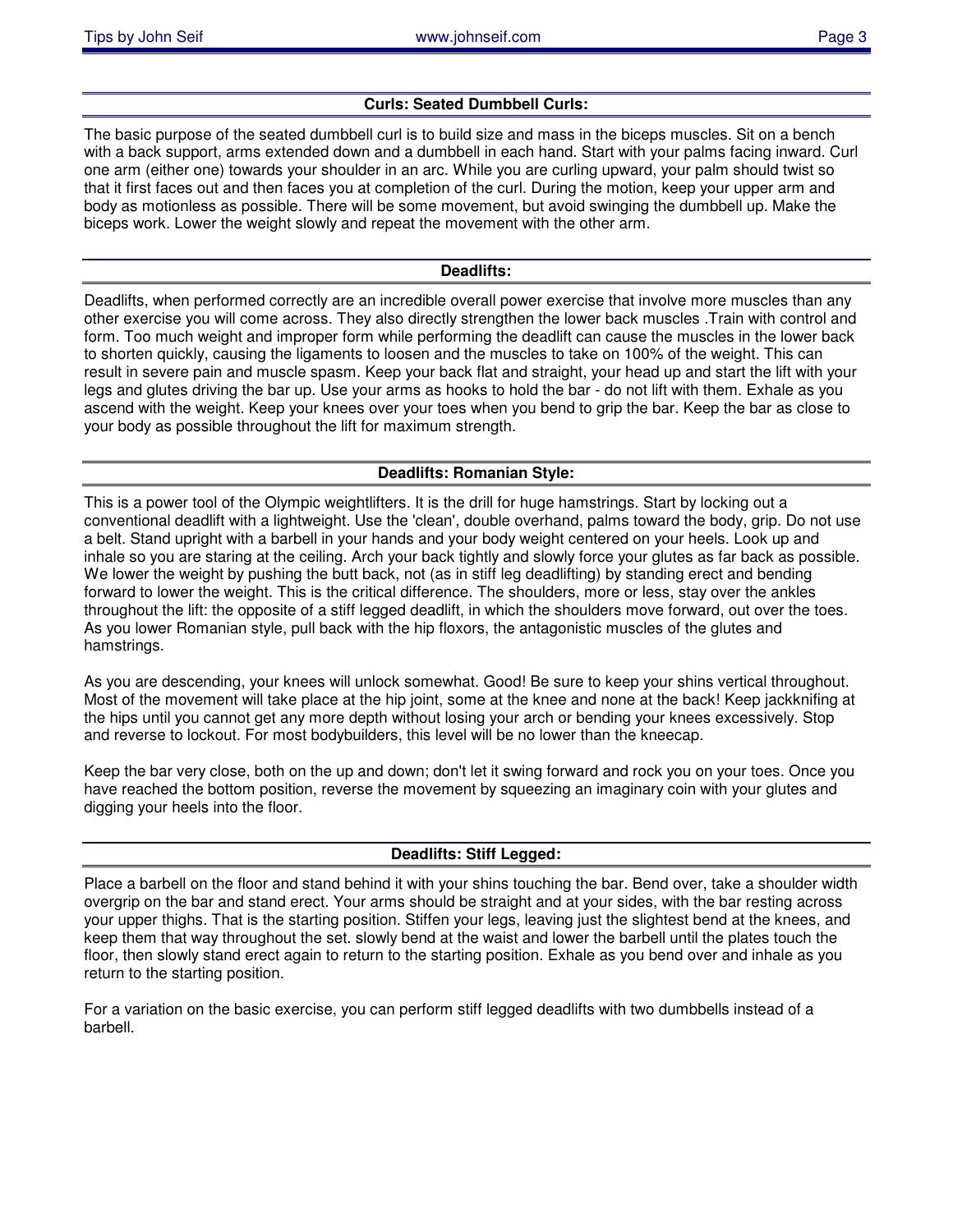# **Dumbbell Lunges (side):**

If we take a normal forward-stepping lunge and convert it to a sidestepping lunge, it will turn from a good thigh exercise (although there are better quadriceps mass builders) to a great adductor exercise. Grab a light dumbbell in each hand and stand upright. Your feet should be together. It is helpful if you stand in front of a full length mirror. One leg will act as an anchor. With the other leg, step directly out to the side in a line that runs laterally through both shoulders. Keep the toes on both feet pointing forward. Make sure that as you step to the side that your trunk maintains its upright position. Do not look down at the floor while you are lunging or you will soon find more that your feet are on the floor (the mirror forces you to keep your head and eyes up).

The foot of your lunging leg should contact the floor in a position that is at least 18 inches wider than your shoulder, but try for more as you get used to the exercise. Bend the knee of the lunging leg and lower you body towards the floor by continuing the bend this knee. Keep the knee straight on the anchor or support leg.

You should not keep the dumbbell adjacent to your anchor leg, otherwise it will collide with this leg as you drop into the lowest position. Instead, place the dumbbell behind (posterior) to your back and hanging directly below the shoulder. This will keep your shoulder back and prevent you from falling forward with the weight. The dumbbell should be approximately mid-body, but in direct line with your shoulder when you are in the down position. The dumbbell on the lunge side can hang straight down from your shoulder throughout the upward and downward movements of your torso without becoming problematic.

Let the foot of your anchor leg roll towards it medial (big toe) side as you lower your body (don't try to keep the sole of your foot on the floor as you lower the body). In contrast, the sole of the lunging leg should be flat on the floor as you lower your torso. You should feel a stretch in the adductor muscles of the anchor leg during the lowering of the body to the floor. Make the stretch (and therefore the descent of your body) slow and controlled. Never bounce into any stretch, particularly with resistance, unless you would like to invite injury rather than prevent it.

Your lunging leg should now have a bent knee of 90 degrees (or less in its lowest position). Next, push your body upward with a moderate steady thrust until you have returned to the original standing position. Avoid pushing up with the straight anchor leg, since that is too ballistic for the muscle to handle in a stretched position. You can repeat this procedure also with the other leg.

# **Dumbbell Presses (Incline):**

Set an incline bench at an angle no greater than 30 degrees. With a dumbbell in each hand, lie back on the incline bench. Swing the dumbbells up and hold them at shoulder height, palms facing forward. Press the dumbbells straight up directly above your shoulders. Lower them slowly to the start position. Remember to breath properly, exhaling as you exert pressure and inhaling when you lower the weights. Remember to keep your feet on the floor at all times. Control the weights, raising and lowering them slowly without letting them hit at the top. Focus on the muscles being used.

#### **Dumbbell Pullovers:**

Lie across a bench with only your shoulders on the padded surface and your feet flat on the floor. Grasp a dumbbell with both hands, palms against the inside of the top plate. Hold the dumbbell at arm's length (with your elbows slightly bent) over your chest. Inhale deeply while simultaneously lowering the dumbbell behind your head in a smooth arc. While lowering the dumbbell, drop your hips toward the floor to increase the stretch. Keep your hips low until the weight is returned slowly to the start position. Use a weight that will allow you to perform 15 to 20 reps. Beginners should try 1 or 2 sets while advanced lifters perform 3 - 4 sets. If you did not feel a tremendous stretching sensation through the ribcage, your probably didn't drop your hips down all the way or take a deep breath. You'll know what we mean when it happens.

# **Dumbbell Rowing:**

Lean on a bench with your left hand and left knee. Your back should be parallel to the floor. Grab a dumbbell with your right hand at arm's length. Keeping your head level with your back, pull the dumbbell up into your lower rib cage area, palm facing toward your body. Hold there for a 2-count while you flex the back muscle tightly. Lower the weight slowly back to full extension.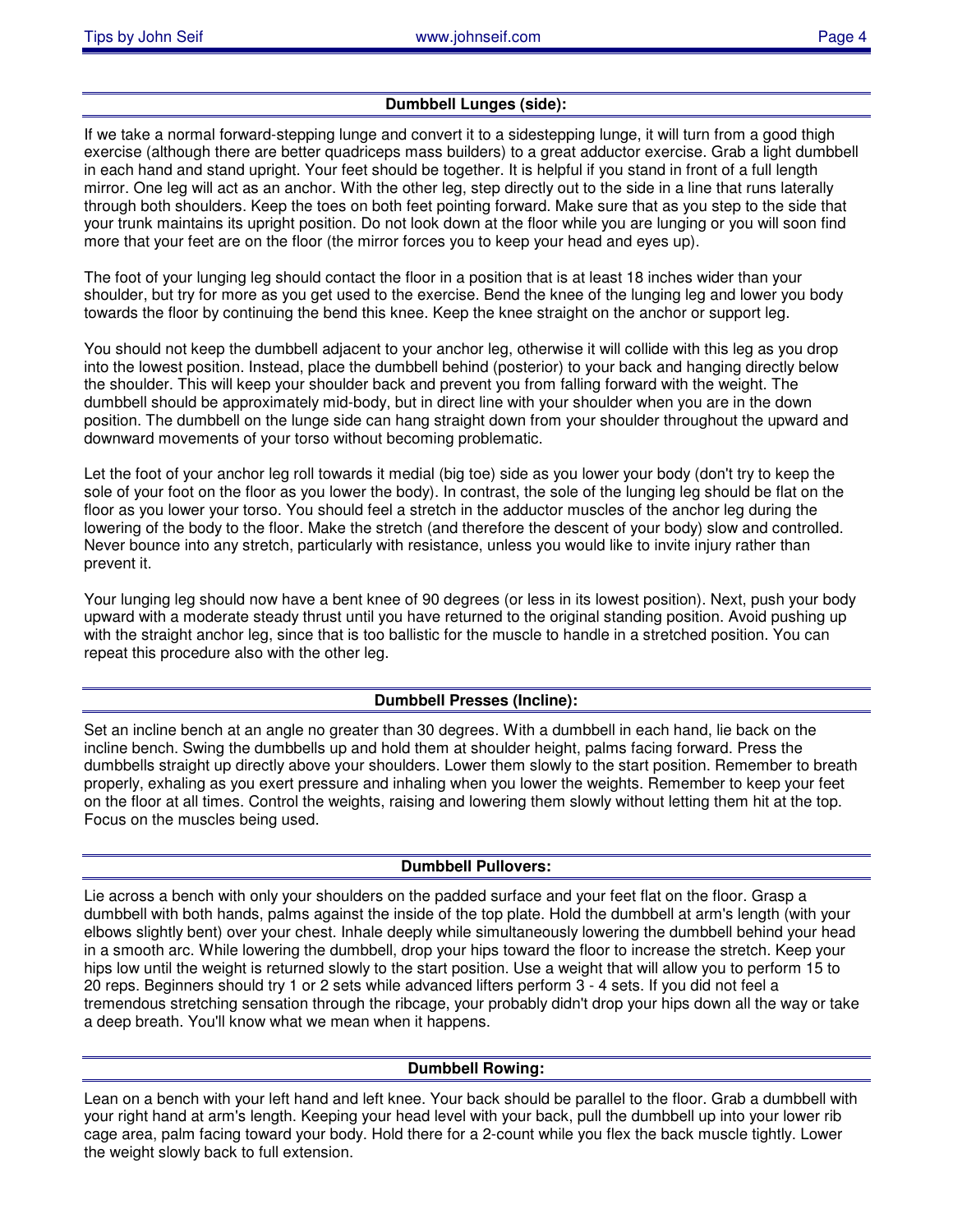# **Dumbbell Triceps Extensions (Lying):**

Basic purpose of the lying dumbbell triceps extensions is to develop the overall triceps with director focus on the outer triceps muscles. Lie flat on a bench, head even with the end. Feet can be flat on the floor or up on the bench, whichever suits you. Hold two dumbbells extended overhead, palms facing each other, as if you were about to start dumbbell flyes. From this position, lower the dumbbells back towards your head by bending your elbows. Your upper arms should stay fixed. The dumbbells will descend past the sides of your head until your triceps are fully stretched. Your upper arms will slant towards your head slightly. Now press the dumbbells back up in an arc (keeping your arms slanted back) until your elbows lock out. Flex your triceps hard. Repeat the movement. Focus on the muscles being worked. Work the muscles, not the exercise. In other words, don't feel the exercise being worked. The dumbbells are only a means to an end. By keeping your upper arms slanted slightly back toward the head, you maintain constant tension on the triceps muscles. If you bring the upper arms perpendicular to the floor, you reduce stress on the muscle, this losing the full effectiveness of the exercise. Control the weight. Perform slow, deliberate reps. Avoid going too fast and getting into a rhythm. Stop at the top and flex hard. Lower to full stretch, pause momentarily to help control the movement and then press back up. Avoid using dumbbells that are too heavy and cause loose, sloppy form. This will reduce the effectiveness of the exercise on the triceps muscles. It will bring on other muscles into play, perhaps causing injury.

### **Flyes (Incline):**

Set an incline bench at a 5-10 degree angle. With a pair of dumbbells in your hands, lie back. Extend the dumbbells over your head, palms facing together. Lower the weights out and down in an arc while keeping your arms slightly bent. Go as low as is comfortable, then bring the weights back up through the same arc to the starting point. Pretend you're hugging somebody. Remember, keep the dumbbells in a wide arc, do not press them up from bottom position. Don't smash the weight together at the top. Use smooth, controlled reps. Concentrate on squeezing your chest muscles as you bring the weights together.

# **Isolation Exercises:**

Defined as exercises which involve only one muscle and one joint . These are different from the many exercises which are multi-joint in nature and typically involve several different muscles and are referred to as Structural exercises.

# **Laterals (Side):**

Your target zone are the Side Delts. Stand with two dumbbells at your sides, with your palms facing in towards your thighs. With your elbows slightly bent, slowly raise the dumbbells away from your sides; as the dumbbells reach shoulder height, make sure your little fingers are level with or higher than your thumbs. Lift the dumbbells up to about shoulder height, but no higher than that; pause at the top for a contraction and then return to the starting position.

#### **Leg Curls:**

Your target zone with leg curls are your hamstrings, also known as your leg biceps. Lie prone (face down) on the bench of a leg curl machine and hook your heels under the support pads. Keeping your body flat against the bench, raise your heels toward your butt until you can't lift the weight any farther. Lower the weight slowly to the starting position and repeat. Don't rush through the exercise; feel the hamstrings contracting and stretching as you lift and lower the weight.

#### **Leg Extensions:**

Your target zone are your thighs (Quadriceps). Sit on a leg extension machine and place the tops of your feet under the foot pads. With your lower back firmly against the seat, slowly lift your lower legs until your knee joint reach the locked position. Pause for a contraction, then slowly return to the starting position. Leg extensions, ideal for isolating the quads, are an effective warm up for the squats that follow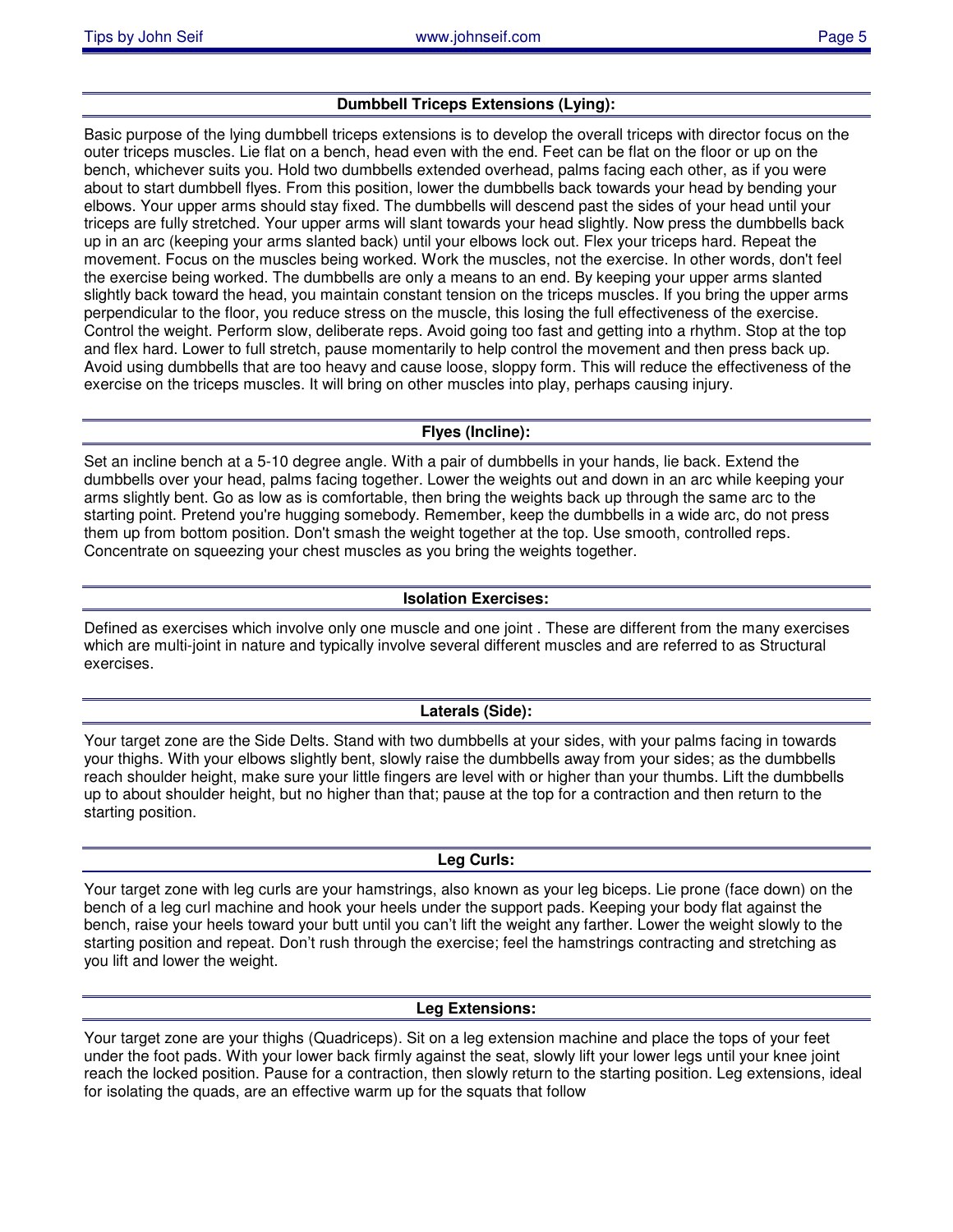# **Leg Tuck (Seated):**

Sit on a bench sideways, grasping the edges for support. With knees bent, raise your legs slightly and then straighten them, leaning backward as balance requires. Now lift your knees up toward your chest, keeping your lower leg pointed downward, and flex your abs really hard. Keep continuous tension on the abs throughout this movement. This exercise works both upper and lower abs.

# **Lunges (Smith Machine):**

The basic purpose of lunges on the Smith Machine is to develop and separate the muscles in the thigh and shape the muscles in the glutes. Step into the Smith machine and place the bar across your shoulders / traps as you would to squat. Put your right foot two feet in front of you. Stretch your left leg back as far as you can with little or not weight on it. Lower with the weight until your thigh is parallel with the floor and your left knee almost touches the floor. Now drive the weight back up using your right leg only, pushing hard from the heel. Finish your set with one leg and then repeat with the other.

# **Military Presses (Seated):**

Your target zone are the Front Delts. Your supporting and secondary muscles are your side and rear delts, triceps and traps. Sit on a bench with your back supported. With a wide grip – four to five inches past shoulder width – hold the bar at upper chest level. With your elbows back (don't let them move in front of your hands), press the weight directly overhead. Lock out at the top – your arms should be straight – and slowly lower the bar to the starting position.

# **Power Snatch:**

Bend at your waist and knees to grasp either dumbbells or a barbell on the floor with an overhand grip. Straighten your torso and lift the weight as if performing an upright row; rather than stopping at the top, raise the weight overhead in one continuous motion by rolling your wrists back and 'throwing' the bar or dumbbells overhead. Reverse the movement to return to the start position.

# **Pulley Rows (Seated):**

Attach a V-handle to a low cable pulley machine and sit on the machine with your feet braced against the footrest or metal plate. Keeping your knees slightly bent, grasp the V-handle with your palms facing each other. Your trunk should be perpendicular to the floor and your arms outstretched , making the cable taut. Your trunk must remain stationary throughout the movement to ensure that you involve the correct muscles. Pull the handle toward your chest, moving your elbows back and close to your sides as far as possible. Try to squeeze your elbows together behind you at the contraction, then slowly let your arms return to the starting position. Exhale as you pull the cable forward; inhale as your return to the starting position.

#### **Pull-Up:**

One of the most overlooked exercises in bodybuilding. An excellent exercise in developing the lats and lower-trap fibers, and stresses the biceps quite well, too. Grasp the bar with an overhand grip, hands about 10 inches apart. From an extended position, pull yourself high until your elbows are close to your ribs. As you pull up, lean back by arching your back in an attempt to bring your face next to the bar as opposed to under it. Breathe in deeply as you begin the movement and exhale forcefully once you're through the sticking point.

# **Pulldowns (Reverse Grip):**

Stand in front of a high pulley with your feet shoulder width apart. Grasp the pulley handle with one hand using a reverse grip and stand back, bending slightly at your hips. Hold the handle so that you upper arm and elbow are vertical and slightly in front of your body with a 90 degree bend in your elbow. Slowly push down on the handle until your arm is fully extended and behind you, then slowly return it to the starting position. Repeat for the required number of reps, then switch arms and perform the same number of reps.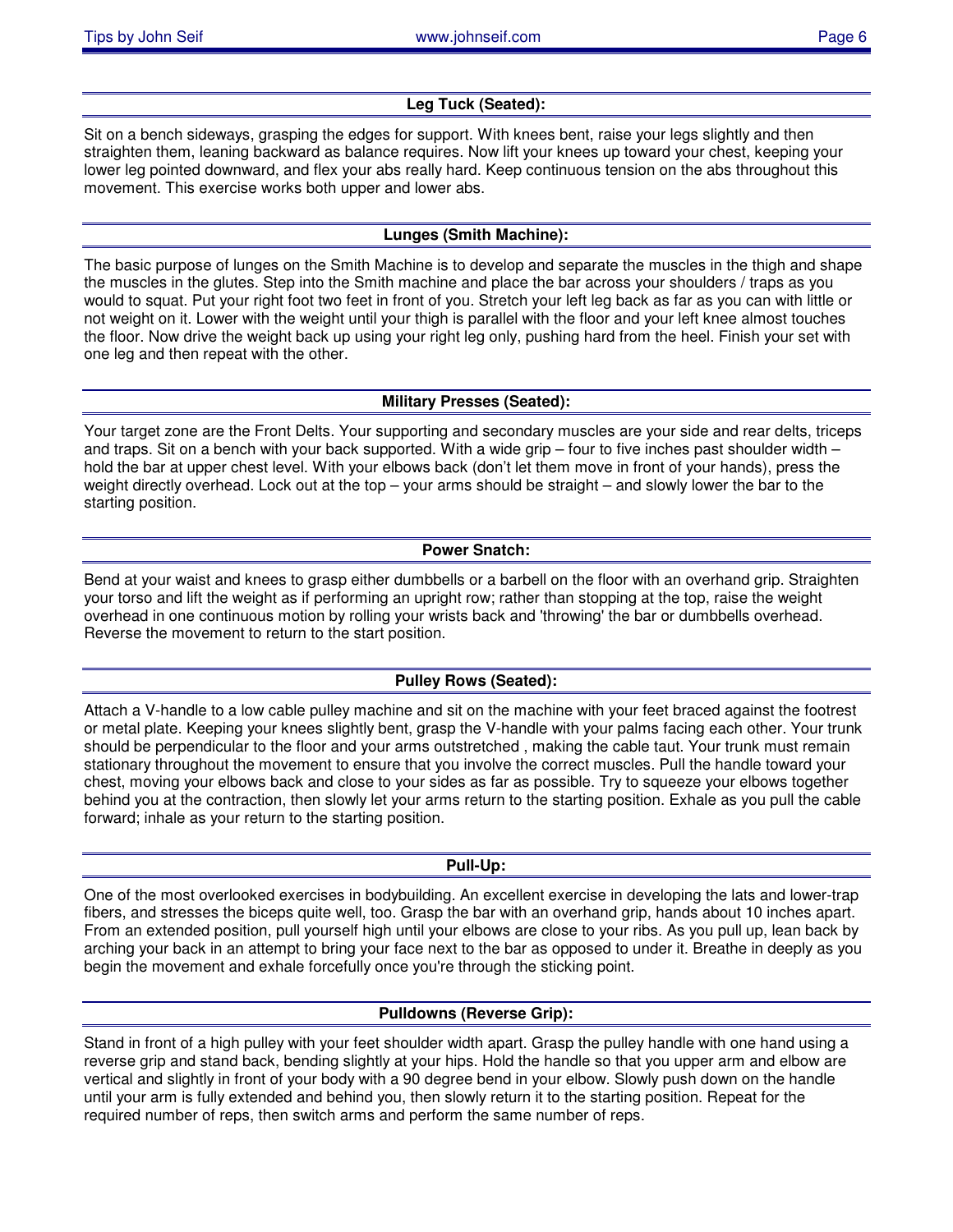# **Pushups (Flat Floor):**

Lying facedown on the floor, place your palms next to your chest a little wider than shoulder width apart. Keeping your body straight, lift up until you are supported on your hands and the balls of your feet. Press up until your arms are extended, then lower your body. Remember, keep your body straight and back flat.

# **Pushups (Off A Counter):**

Position yourself in front of a counter, with your hands resting on the edge about shoulder width apart. Move your feet back so your body is positioned at a 45-55 degree angle. Now perform 'Pushoffs' as you would flat floor pushups.

# **Pushups (With Feet Elevated):**

This is the same routine as a Flat Floor Pushup, except you put your feet elevated on a bed or chair.

# **Situps (Frog style):**

Lie on your back on the floor, hands at the sides of your head. Bring your knees up while keeping your feet flat on the floor. Let each knee fall out to the side, down to the floor, or as far as your flexibility allows. Once you have assumed the 'frog' position, lift you shoulders only up off the floor as high as possible while crunching the abdominal muscles. Your legs remain steady and still throughout the exercise. This works the upper abs.

# **Situps (Knees in the Air):**

Lie on the floor with your knees bent and feet crossed in the air. Place your hands at the sides of your head and sit up, forcing your head toward your knees, while keeping your legs and feet as stationary and steady as possible. Really try to crunch your abs at the top of the movement. Lower yourself back to the starting position slowly. (Placing your hands on your lower abdomen will make this exercise easier). This exercise works both upper and lower abs.

# **Split Jump:**

Holding a pair of dumbbells, stand as if you are about to descend into a lunge; one foot extended in front, the other extended back, torso upright. Jump off your front leg and switch your legs in midair so that you land in the opposite lunge position. Repeat for the desired number of reps.

# **Squat Jump:**

Stand with your feet shoulder width apart and toes pointed slightly outward, with a bar resting across your shoulders and traps. Descend into a squat until your thighs are parallel to the floor. Explode upward; as your hips and knees approach full extension, jump off the balls of your feet. Upon landing, move immediately into another squat. Look straight ahead and keep your torso and neck muscles tight throughout.

# **Squat: Wave Squat:**

In one continuous motion, descend into a quarter squat with a barbell resting across your traps and drive back up through your heels. As you stand up, push up off the balls of your feet.

# **Squats (Barbell):**

Start by placing the barbell on your upper back and while standing with your feet slightly wider than your shoulders. Check your balance to make sure your feet remain flat on the ground. Now squat down slowly until your upper thighs are about parallel to the floor. If your legs and knees are not quite warmed up yet, do your first few squats a little less deeply. At first, you will feel like you need to lean forward to keep your balance. This can be altered by leaning your head back and keeping your lower back straight. Maintain your body weight on your heels and mid-foot. Resist going up on your toes to maintain balance. Do approximately 10 to 12 reps on your first set to make sure you are getting the movement down. The lower spine must remain straight and inflexible. Barbell